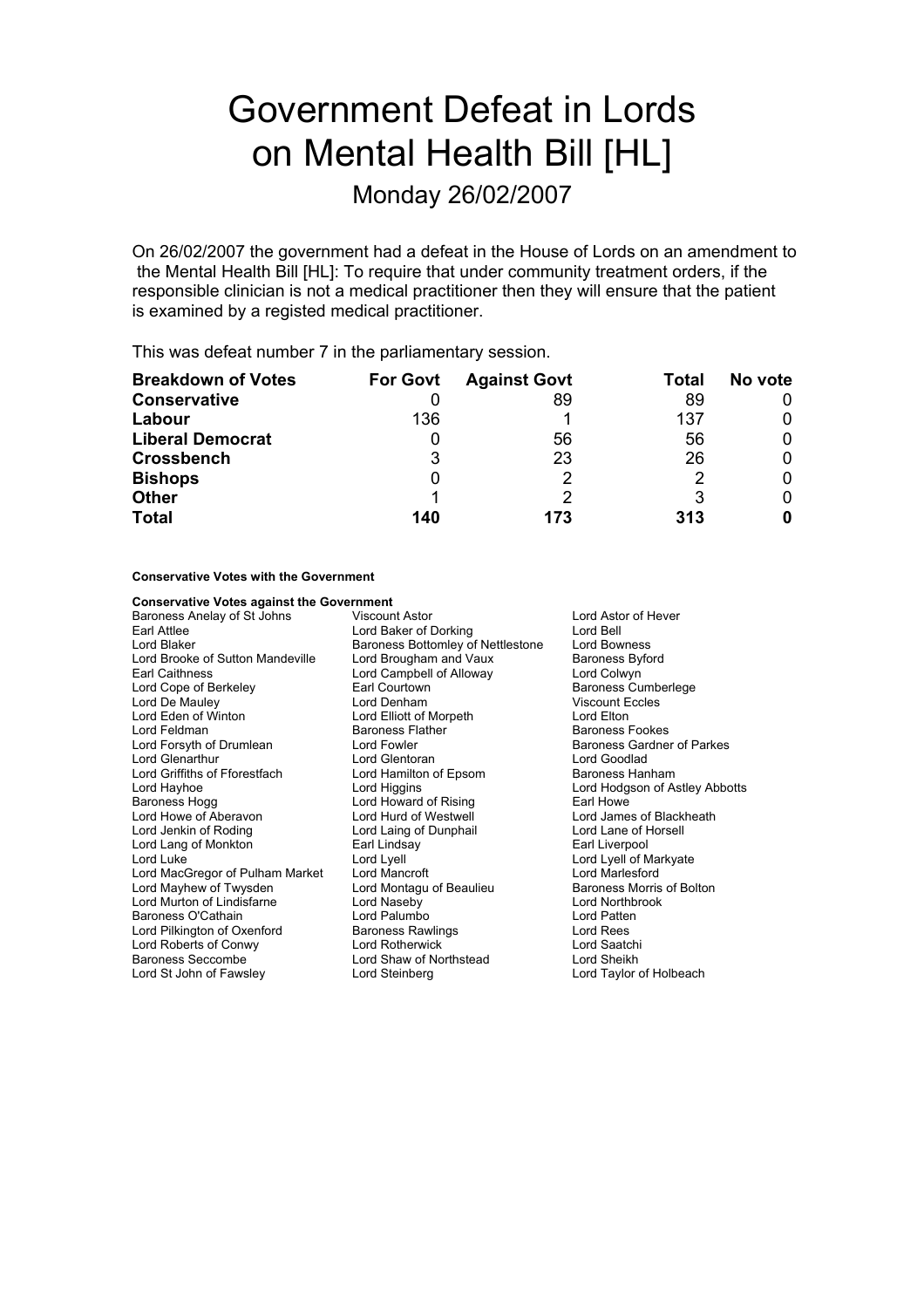Lord Taylor of Warwick Lord Trefgarne and Lord Trenchard<br>
Baroness Trumpington Baroness Verma<br>
Lord Waddington Baroness Trumpington **Baroness Verma** Chroness Vermann Lord Waddington Lord Waddington Lord Waddington Lord Wakeham Lord Wade of Chorlton Lord Wakeha<br>
Lord Windlesham Baroness Lord Wolfson Lord Windlesham Lord Wolfson

### **Labour Votes with the Government**<br>**Lord Acton**

Lord Anderson of Swansea **Baroness Andrews** Lord Ashley of Stoke **Baroness Ashton of Upholland** Lord Bach<br>
Lord Bassam of Brighton **Baroness Ashton Cord Bhattacharyya** Baroness Billingham Lord Bassam of Brighton **Lord Bhattacharyya Consumer Baroness B**<br>Lord Bilston **Consumer Baroness Blackstone** Lord Borrie Lord Bradley Lord Brennan Lord Brooke of Alverthorpe Lord Brookman Lord Brooks of Tremorfa<br>
Lord Carter of Coles
Lord Carter of Coles
Lord Carter of Coles
Lord Carter of Coles
Lord Carter of Coles
Lord Carter of Coles
Lord Carter of Coles
Lord Carter of Coles
Lord Carter of Lord Clarke of Hampstead Baroness Corston **Baroness Crawley** Baroness Crawley **Lord Cunningham of Felling**<br>
Lord Davidson of Glen Clova Lord Davies of Coity **Lord Davies of Oldham** Lord Davidson of Glen Clova Lord Davies of Coity<br>
Baroness Dean of Thornton-le-Fylde Lord Drayson Coity Lord Dubs Baroness Dean of Thornton-le-Fylde Lord Drayson Lord Dubs Lord Elder Lord Evans of Temple Guiting Lord Evans of Temple Guiting Baroness Farkender<br>Baroness Falkender Lord Baroness Farrington of Ribble Baroness Falkender **Baroness Farrington of Ribbleton** Lord Filkin<br>Baroness Ford **Baroness In Lord Foster of Bishop Auckland** Lord Foulkes of Cumnock Baroness Ford **Exercise Server Connect Server Server Server Server Server Server Server Server Server Server Server Server Server Server Server Server Server Server Server Server Server Server Server Server Server Server S** Baroness Golding The Lord Goldsmith Communist Caroness Goudie<br>Baroness Gould of Potternewton Lord Graham of Edmonton Lord Griffiths of Burry Port Baroness Gould of Potternewton Lord Graham of Edmonton Lord Griffiths community Cord Griffiths community Cord Har<br>Lord Grocott Lord Harri Port Burry Port Australian Lord Harrison Lord Hart of Chilton<br>Baroness Henig Baroness Howells of St Davids Lord Howie of Troon<br>
Lord Hughes of Woodside Lord Hunt of Kings Heath Lord Janner of Braunstone Lord Hughes of Woodside Lord Hunt of Kings Heath<br>Baroness Jay of Paddington Lord Jones Lord Jordan Lord Judd Lord King of West Bromwich Lord Kinnoc k Lord Kirkhill Lord Lea of Crondall Lord Lipsey **Baroness Lockwood** Lord Lofthouse of Pontefract<br>Lord Macdonald of Tradeston Lord Mackenzie of Framwellgate Lord MacKenzie of Culkein Lord Mason of Barnsley **Lord Maxton Concept Concept Concept** Baroness Mc<br>
Lord McNortosh of Haringey **Baroness McDonagher Concept Concept Concept** Lord Mitchell Lord McIntosh of Haringey Lord McKenzie of Luton<br>
Baroness Morgan of Drefelin Lord Morgan Luton Lord Morris of Aberavon Baroness Morgan of Drefelin Lord Morris of Handsworth **Baroness Morris of Yardley** Lord O'Neill of Clackmannan<br>
Lord Patel of Blackburn Lord Pendry Lord Pendry Baroness Pitkeathley Lord Patel of Blackburn Lord Pendry Cord Pendry Cord Baroness Pitcher Baroness Pitcher Baroness Pitcher Baroness Pit<br>
Baroness Quin<br>
Lord Radice Lord Plant of Highfield<br>
Baroness Ramsay of Cartvale Baroness Rendell of Babergh Baroness Ramsay of Cartvale Baroness Rendell of Babergh Lord Richard<br>Lord Rosser Lord Rosser Baroness Ro Lord Rooker **Lord Rosser** Corporation Corporation Corporation Corporation Corporation Corporation Corporation Corporation Corporation Corporation Corporation Corporation Corporation Corporation Corporation Corporation Corp Lord Sawyer **Baroness Scotland of Asthal Lord Sheldon**<br>
Lord Sheldon **Baroness Scotland Scotland Sheldon** Baroness Smith of Gilmorehill Lord Snape<br>
Baroness Taylor of Bolton Lord Temple-Morris Cord Thom Baroness Thornton Lord Tomlinson<br>
Lord Truscott Lord Tunnicliffe Lord Truscott Lord Tunnicliffe and Baroness Turner of Camden<br>
Lord Truscott Lord Tunnicliffe Baroness Ware Baroness Whitaker<br>
Lord Varley Baroness Warwick of Undercliffe Baroness Whitaker Lord Whitty Lord Williams of Elvel Lord Woolmer of Leeds Lord Young of Norwood Green

Lord Acton Baroness Adams of Craigielea Lord Adonis Baroness Blackstone<br>Lord Brennan Lord Christopher **Lord Clark of Windermere**<br>
Lord Clinton-Davis **Lord Corbett of Castle Vale Baroness Gale** Baroness Gibson of Market Rasen<br>
Lord Goldsmith Baroness Goudie Lord Harris of Haringey **Lord Harrison**<br>
Lord Haskel **Lord Harrison** Baroness Hollis of Heigham Lord Howarth of Newport<br>
Lord Howie of Troon Lord Hovle Lord Jones Contract Contract Baroness Jones of Whitchurch Lord Mackenzie of Framwellgate Lord MacKenzie of Culter<br>Lord Maxton e Baroness McDonagh Viscount Simon Lord Smith of Finsbury Lord Temple-Morris Lord Thomas of Macclesfield<br>
Lord Tomlinson Lord Triesman Baroness Warwick of Undercliffe<br>Lord Williams of Elvel

Baroness Amos<br>Lord Archer of Sandwell

**Labour Votes against the Government** Lord Bragg

**Liberal Democrat Votes with the Government**